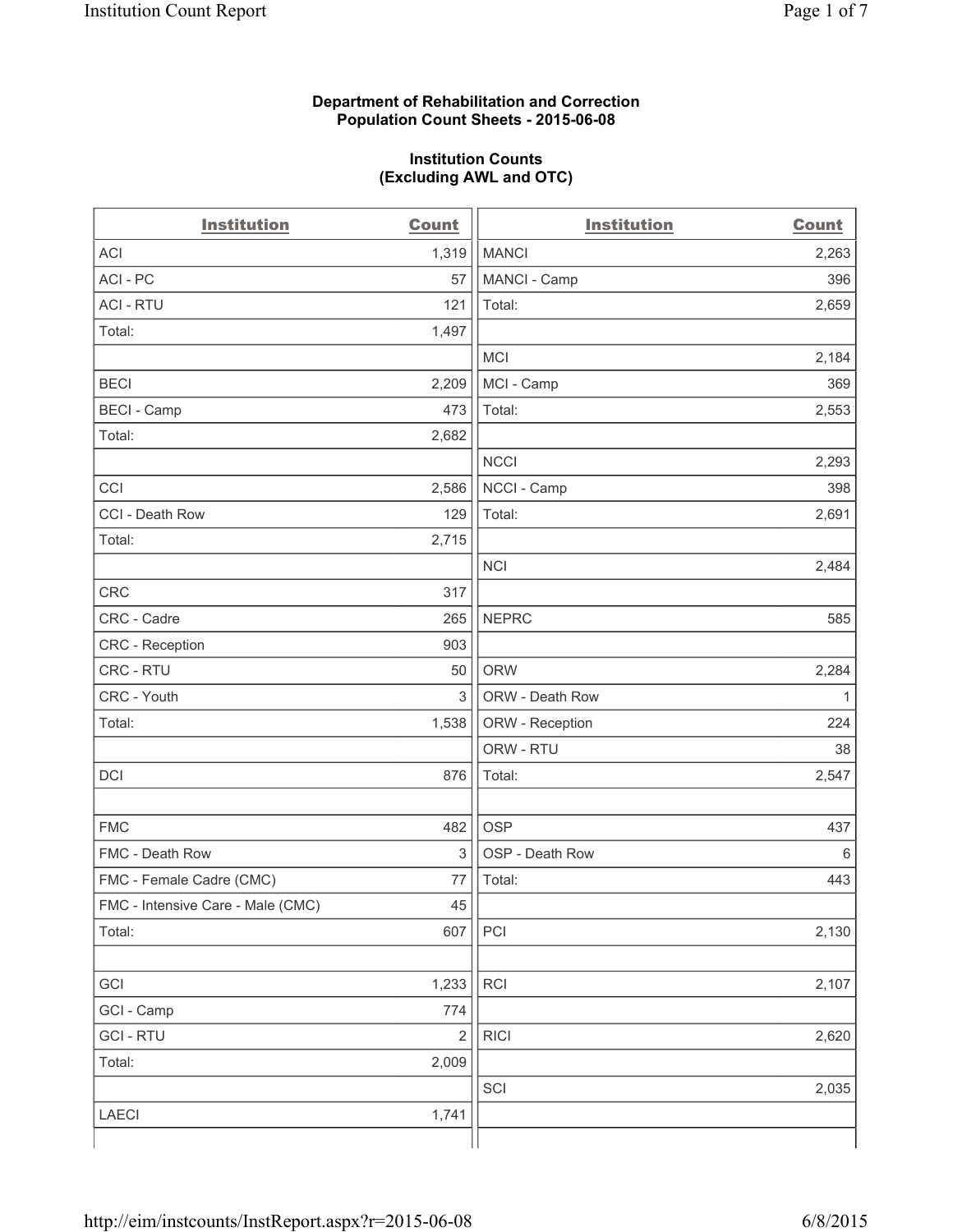|                          |       | <b>SOCF</b>      | 1,204                       |
|--------------------------|-------|------------------|-----------------------------|
| LECI                     | 2,283 | SOCF - RTU       | 53                          |
| LECI - Camp              | 176   | Total:           | 1,257                       |
| Total:                   | 2,459 |                  |                             |
|                          |       | <b>TCI</b>       | 1,073                       |
| LOCI                     | 2,292 | TCI - Camp       | 441                         |
|                          |       | Total:           | 1,514                       |
| <b>LORCI</b>             | 206   |                  |                             |
| LORCI - Cadre            | 138   | <b>TOCI</b>      | 988                         |
| <b>LORCI - Reception</b> | 1,044 | <b>TOCI - PC</b> | 112                         |
| Total:                   | 1,388 | Total:           | 1,100                       |
|                          |       |                  |                             |
| <b>MACI</b>              | 1,087 | <b>WCI</b>       | 1,288                       |
| MACI - Minimum           | 1,458 | WCI - RTU        | 89                          |
| Total:                   | 2,545 | Total:           | 1,377                       |
|                          |       |                  | EN AEA<br>Total Dopulation: |

**Total Population: 50,451**

\* The Total Population includes 32 Offenders with Reason Codes 30 & 31. \*\* The Total Population includes 33 Offenders with Reason Code 0A.

# **Male Population by Security Level (Include AWL and Exclude OTC)**

| <b>Security Level</b>  |                   | <b>Body</b> | <b>AWL</b> | $(-OTC)$ | <b>Total</b> |
|------------------------|-------------------|-------------|------------|----------|--------------|
| Total Level 5          |                   | 136         | 0          | 0        | 136          |
| Total Level 4          |                   | 1,755       | 23         | 22       | 1,756        |
| Total Level 3          |                   | 11,559      | 140        | 97       | 11,602       |
| Total Level 2          |                   | 17,261      | 249        | 163      | 17,347       |
| Total Level 1          |                   | 15,423      | 168        | 78       | 15,513       |
| <b>Total Death Row</b> |                   | 139         |            |          | 139          |
|                        | <b>Total Male</b> | 46,273      | 581        | 361      | 46,493       |

#### **Female Population by Institution (Include AWL and Exclude OTC)**

| <b>Institution</b>       | <b>Body</b> | <b>AWL</b> | $(-OTC)$ | <b>Total</b> |  |
|--------------------------|-------------|------------|----------|--------------|--|
| <b>DCI</b>               | 876         | 5          | 2        | 879          |  |
| <b>FMC</b>               | 20          |            |          | 20           |  |
| FMC - Female Cadre (CMC) | 77          |            | 0        | 78           |  |
| <b>NEPRC</b>             | 585         | 19         | 5        | 599          |  |
| <b>ORW</b>               | 2,284       | 57         | 22       | 2,319        |  |
| <b>ORW - Death Row</b>   |             |            | 0        |              |  |
| ORW - Reception          | 224         |            | O        | 224          |  |
|                          |             |            |          |              |  |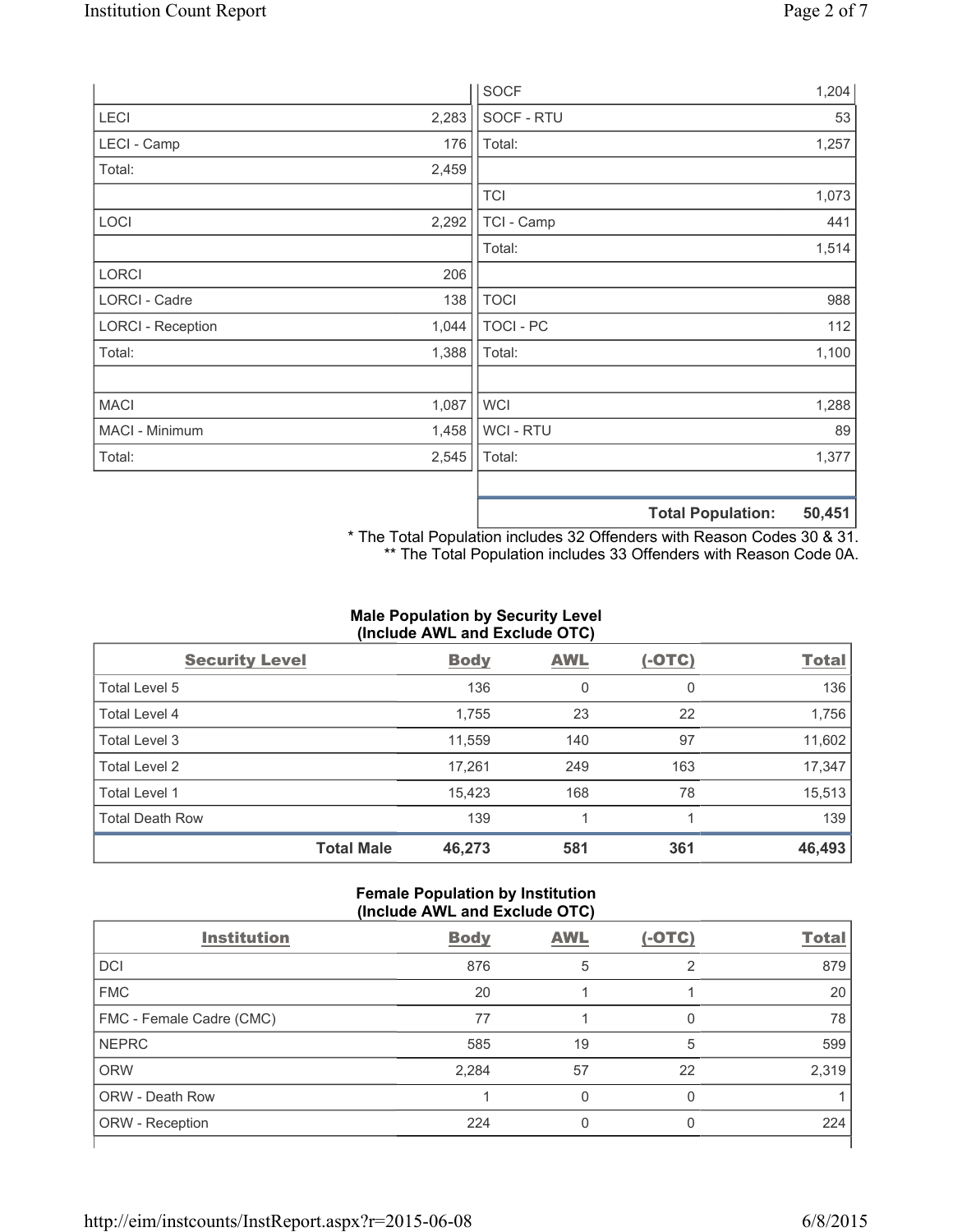| <b>ORW - RTU</b> |                          | 38     |     |     | 38 <sup>°</sup> |
|------------------|--------------------------|--------|-----|-----|-----------------|
|                  | <b>Total Female</b>      | 4.105  | 83  | 30  | 4,158           |
|                  |                          |        |     |     |                 |
|                  | <b>Total Population:</b> | 50,378 | 664 | 391 | 50,651          |

# **Male Population by Institution: Security Level 5 (Include AWL and Exclude OTC)**

|            | <b>Institution</b>   | <b>Body</b> | <b>AWL</b> | $(-OTC)$ | <b>Total</b> |
|------------|----------------------|-------------|------------|----------|--------------|
| <b>CRC</b> |                      |             |            |          |              |
| <b>OSP</b> |                      | 135         |            |          | 135          |
|            | <b>Total Level 5</b> | 136         |            |          | 136          |

# **Male Population by Institution: Security Level 4 (Include AWL and Exclude OTC)**

| <b>Institution</b>       |                      | <b>Body</b>    | <b>AWL</b>          | $(-OTC)$            | <b>Total</b>   |
|--------------------------|----------------------|----------------|---------------------|---------------------|----------------|
| ${\sf CRC}$              |                      | 11             | 0                   | 0                   | 11             |
| CRC - RTU                |                      | 1              | 0                   | 0                   | 1              |
| LECI                     |                      | 5              | 0                   | $\mathsf{O}\xspace$ | $\sqrt{5}$     |
| LORCI                    |                      | $\mathsf g$    | $\mathsf{O}\xspace$ | 0                   | 9              |
| LORCI - Cadre            |                      | 1              | $\mathsf{O}\xspace$ | $\mathsf{O}\xspace$ | 1              |
| <b>LORCI - Reception</b> |                      | 5              | $\mathsf{O}\xspace$ | $\mathsf{O}\xspace$ | $\sqrt{5}$     |
| <b>MANCI</b>             |                      | $\mathsf 3$    | $\mathbf 0$         | $\boldsymbol{0}$    | $\sqrt{3}$     |
| <b>NCI</b>               |                      | $\overline{4}$ | $\mathsf{O}\xspace$ | $\mathsf{O}\xspace$ | $\overline{4}$ |
| <b>OSP</b>               |                      | 293            | 6                   | $\,6\,$             | 293            |
| <b>RCI</b>               |                      | 8              | $\mathsf{O}\xspace$ | 0                   | 8              |
| <b>RICI</b>              |                      | 1              | $\mathbf 0$         | 0                   | 1              |
| <b>SOCF</b>              |                      | 1,098          | 17                  | 16                  | 1,099          |
| SOCF - RTU               |                      | 48             | $\mathbf 0$         | $\mathbf 0$         | 48             |
| <b>TCI</b>               |                      | 15             | $\mathbf 0$         | $\mathbf 0$         | 15             |
| <b>TOCI</b>              |                      | 197            | $\mathbf 0$         | $\mathbf 0$         | 197            |
| TOCI - PC                |                      | 44             | $\mathsf{O}\xspace$ | $\mathbf 0$         | 44             |
| <b>WCI</b>               |                      | 12             | $\mathbf 0$         | $\Omega$            | 12             |
|                          | <b>Total Level 4</b> | 1,755          | 23                  | 22                  | 1,756          |

## **Male Population by Institution: Security Level 3 (Include AWL and Exclude OTC)**

| <b>Institution</b> | <b>Body</b> | <b>AWL</b> | $(-OTC)$ | <b>Total</b> |
|--------------------|-------------|------------|----------|--------------|
| <b>ACI</b>         |             |            |          |              |
| <b>BECI</b>        |             |            |          |              |
|                    |             |            |          |              |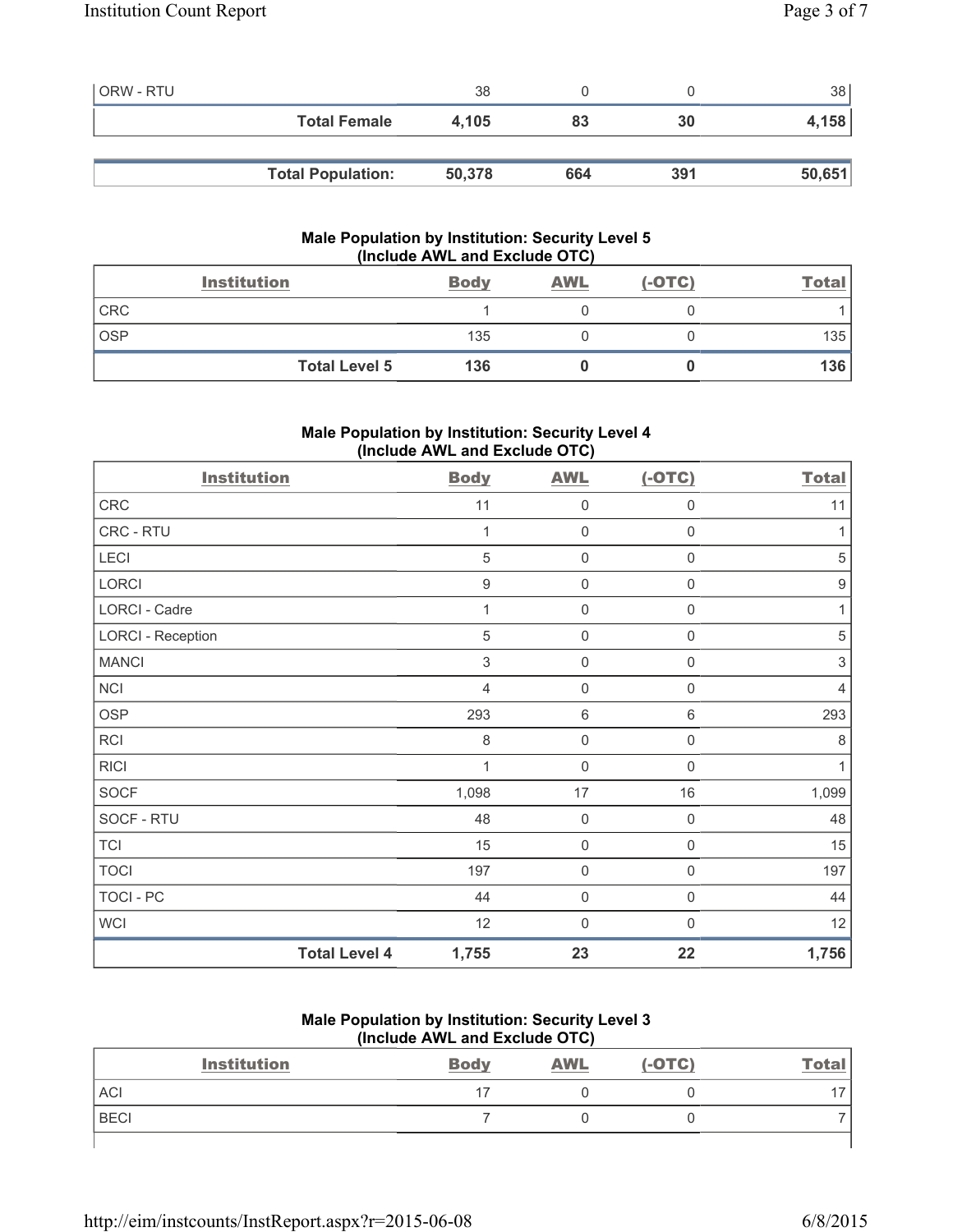| CCI                               | $\overline{4}$            | $\mathsf{O}\xspace$ | $\mathsf 0$               | $\overline{4}$            |
|-----------------------------------|---------------------------|---------------------|---------------------------|---------------------------|
| CRC                               | 114                       | $\overline{7}$      | $\overline{4}$            | 117                       |
| CRC - Cadre                       | 188                       | $\mathsf{O}\xspace$ | $\mathsf 0$               | 188                       |
| CRC - Reception                   | 522                       | 11                  | $\,6\,$                   | 527                       |
| CRC - RTU                         | 22                        | $\mathsf{O}\xspace$ | $\mathsf 0$               | 22                        |
| CRC - Youth                       | $\mathsf 3$               | $\mathsf{O}\xspace$ | $\mathsf 0$               | $\ensuremath{\mathsf{3}}$ |
| <b>FMC</b>                        | $\sqrt{5}$                | $\mathsf 0$         | $\mathsf 0$               | $\,$ 5 $\,$               |
| FMC - Intensive Care - Male (CMC) | $\overline{7}$            | $\mathsf 0$         | $\mathsf 0$               | $\overline{7}$            |
| GCI                               | $\ensuremath{\mathsf{3}}$ | $\mathsf{O}\xspace$ | $\mathsf 0$               | $\ensuremath{\mathsf{3}}$ |
| LAECI                             | $\,8\,$                   | $\mathsf{O}\xspace$ | $\mathsf 0$               | $\,8\,$                   |
| LECI                              | 2,234                     | 20                  | 15                        | 2,239                     |
| LOCI                              | 11                        | $\mathbf{1}$        | 1                         | 11                        |
| LORCI                             | 70                        | 32                  | 25                        | 77                        |
| <b>LORCI - Cadre</b>              | 105                       | $\mathsf{O}\xspace$ | $\mathsf 0$               | 105                       |
| <b>LORCI - Reception</b>          | 719                       | $\mathbf{1}$        | $\mathsf 0$               | 720                       |
| <b>MACI</b>                       | $\overline{2}$            | $\mathbf 0$         | $\mathsf{O}\xspace$       | $\overline{2}$            |
| <b>MANCI</b>                      | 2,232                     | 19                  | 14                        | 2,237                     |
| MCI                               | 8                         | $\mathsf{O}\xspace$ | $\mathsf 0$               | 8                         |
| <b>NCCI</b>                       | 18                        | $\mathsf{O}\xspace$ | $\mathsf 0$               | 18                        |
| <b>NCI</b>                        | 17                        | $\mathsf 0$         | $\mathsf 0$               | 17                        |
| PCI                               | 47                        | 1                   | $\mathbf 0$               | 48                        |
| <b>RCI</b>                        | 1,954                     | 19                  | 14                        | 1,959                     |
| <b>RICI</b>                       | 10                        | $\mathsf{O}\xspace$ | $\mathsf 0$               | 10                        |
| SCI                               | $\overline{7}$            | $\mathsf 0$         | $\mathsf{O}\xspace$       | $\overline{7}$            |
| SOCF                              | 87                        | $\mathbf 2$         | $\sqrt{2}$                | 87                        |
| SOCF - RTU                        | 5                         | $\mathsf{O}\xspace$ | $\mathsf{O}\xspace$       | $\sqrt{5}$                |
| <b>TCI</b>                        | 1,003                     | 10                  | $\,6\,$                   | 1,007                     |
| TCI - Camp                        | $\mathbf{1}$              | $\mathsf{O}\xspace$ | $\mathsf{O}\xspace$       | $\mathbf{1}$              |
| <b>TOCI</b>                       | 715                       | $\overline{7}$      | $\ensuremath{\mathsf{3}}$ | 719                       |
| <b>TOCI - PC</b>                  | 67                        | $\mathsf{O}\xspace$ | $\mathsf{O}\xspace$       | 67                        |
| <b>WCI</b>                        | 1,261                     | $10$                | $\boldsymbol{7}$          | 1,264                     |
| <b>WCI - RTU</b>                  | 86                        | $\mathsf{O}\xspace$ | $\mathsf{O}\xspace$       | 86                        |
| <b>Total Level 3</b>              | 11,559                    | 140                 | 97                        | 11,602                    |

## **Male Population by Institution: Security Level 2 (Include AWL and Exclude OTC)**

| <b>Institution</b> | <b>Body</b> | <b>AWL</b> | $(-OTC)$ | <b>Total</b> |
|--------------------|-------------|------------|----------|--------------|
| <b>ACI</b>         | 596         | 10         |          | 601          |
| ACI - PC           | 57          |            |          | 57           |
| <b>ACI - RTU</b>   | 73          |            |          | 70<br>ూ      |
|                    |             |            |          |              |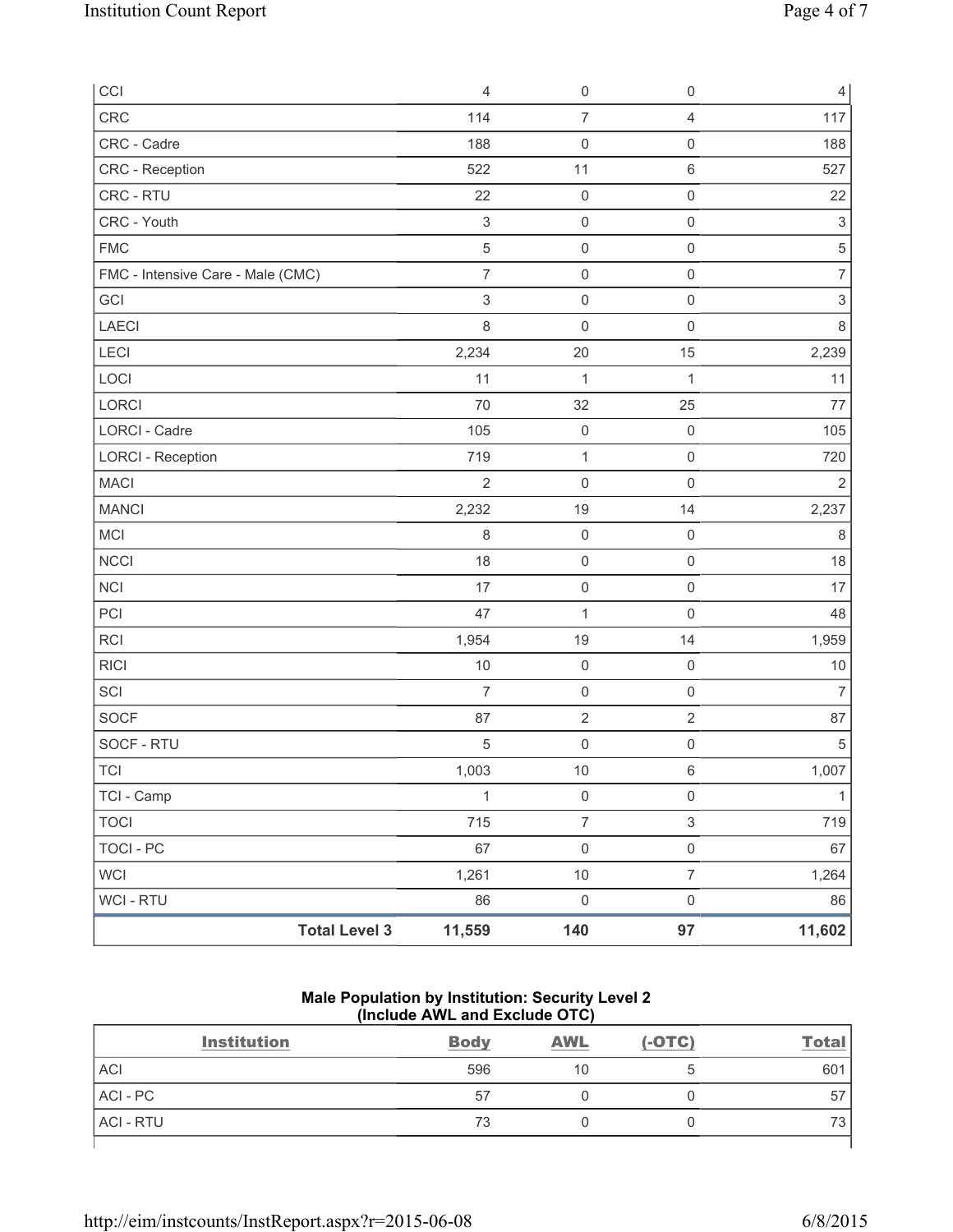| <b>Total Level 2</b>              | 17,261              | 249                                     | 163                                | 17,347                    |
|-----------------------------------|---------------------|-----------------------------------------|------------------------------------|---------------------------|
| WCI - RTU                         | $\sqrt{2}$          | $\mathsf{O}\xspace$                     | $\mathsf{O}\xspace$                | $\sqrt{2}$                |
| <b>WCI</b>                        | 15                  | $\mathsf 0$                             | $\mathsf{O}\xspace$                | 15                        |
| <b>TOCI - PC</b>                  | $\mathbf{1}$        | $\mathsf 0$                             | $\mathsf{O}\xspace$                | $\mathbf{1}$              |
| <b>TOCI</b>                       | 76                  | $\mathsf{O}\xspace$                     | $\mathsf{O}\xspace$                | 76                        |
| <b>TCI</b>                        | 16                  | $\mathsf 0$                             | $\mathsf{O}\xspace$                | 16                        |
| SOCF                              | $\mathbf{1}$        | $\mathsf{O}\xspace$                     | $\mathsf{O}\xspace$                | $\mathbf{1}$              |
| SCI                               | 953                 | 16                                      | $10$                               | 959                       |
| <b>RICI</b>                       | 1,427               | 20                                      | 13                                 | 1,434                     |
| RCI                               | 145                 | $\sqrt{2}$                              | $\overline{2}$                     | 145                       |
| PCI                               | 771                 | 19                                      | $\,$ 5 $\,$                        | 785                       |
| <b>NCI</b>                        | 1,657               | 30                                      | 24                                 | 1,663                     |
| <b>NCCI</b>                       | 1,673               | 18                                      | 13                                 | 1,678                     |
| MCI - Camp                        | 1                   | $\mathbf 0$                             | $\mathsf 0$                        | $\mathbf{1}$              |
| <b>MCI</b>                        | 1,683               | 23                                      | 15                                 | 1,691                     |
| <b>MANCI</b>                      | 23                  | $\mathsf 0$                             | $\mathsf{O}\xspace$                | 23                        |
| <b>MACI</b>                       | 1,085               | $\,6\,$                                 | $\overline{2}$                     | 1,089                     |
| <b>LORCI - Reception</b>          | 237                 | $\mathbf{1}$                            | 1                                  | 237                       |
| LORCI - Cadre                     | 27                  | $\mathsf 0$                             | $\mathsf 0$                        | 27                        |
| LORCI                             | 89                  | 21                                      | 19                                 | 91                        |
| LOCI                              | 1,117               | $\,8\,$                                 | 6                                  | 1,119                     |
| LECI                              | 32                  | $\mathsf 0$                             | $\mathsf{O}\xspace$                | 32                        |
| <b>LAECI</b>                      | 1,083               | 19                                      | 15                                 | 1,087                     |
| <b>GCI-RTU</b>                    | 1                   | $\mathbf 0$                             | $\mathsf{O}\xspace$                | $\mathbf{1}$              |
| GCI - Camp                        | 1                   | $\mathsf{O}\xspace$                     | $\mathsf{O}\xspace$                | 1                         |
| GCI                               | 826                 | $\,$ 5 $\,$                             | $\mathsf 3$                        | 828                       |
| FMC - Intensive Care - Male (CMC) | 20                  | $\mathsf 0$                             | $\mathsf{O}\xspace$                | 20                        |
| <b>FMC</b>                        | $\,$ 3 $\,$         | $\mathsf{O}\xspace$                     | $\mathsf{O}\xspace$                | $\ensuremath{\mathsf{3}}$ |
| CRC - Youth                       | $\mathsf{O}\xspace$ | $\mathbf{1}$                            | $\mathbf{1}$                       | $\mathsf{O}\xspace$       |
| CRC - RTU                         | 24                  | $\mathsf 0$                             | $\mathsf{O}\xspace$                | 24                        |
| CRC - Cadre<br>CRC - Reception    | 240                 | $\mathsf{O}\xspace$<br>$\boldsymbol{7}$ | 6                                  | 72<br>241                 |
| CRC                               | 89<br>72            | $\,6\,$                                 | $\,$ 5 $\,$<br>$\mathsf{O}\xspace$ | $90\,$                    |
| CCI                               | 1,714               | 14                                      | $\overline{7}$                     | 1,721                     |
| <b>BECI</b>                       | 1,431               | 23                                      | 11                                 | 1,443                     |
|                                   |                     |                                         |                                    |                           |

#### **Male Population by Institution: Security Level 1 (Include AWL and Exclude OTC)**

| <b>Institution</b> | <b>Body</b> | <u>AWL</u> | -OTC) | <b>Total</b> |
|--------------------|-------------|------------|-------|--------------|
| <b>ACI</b>         | 706         |            |       | 712<br>ن '   |
|                    |             |            |       |              |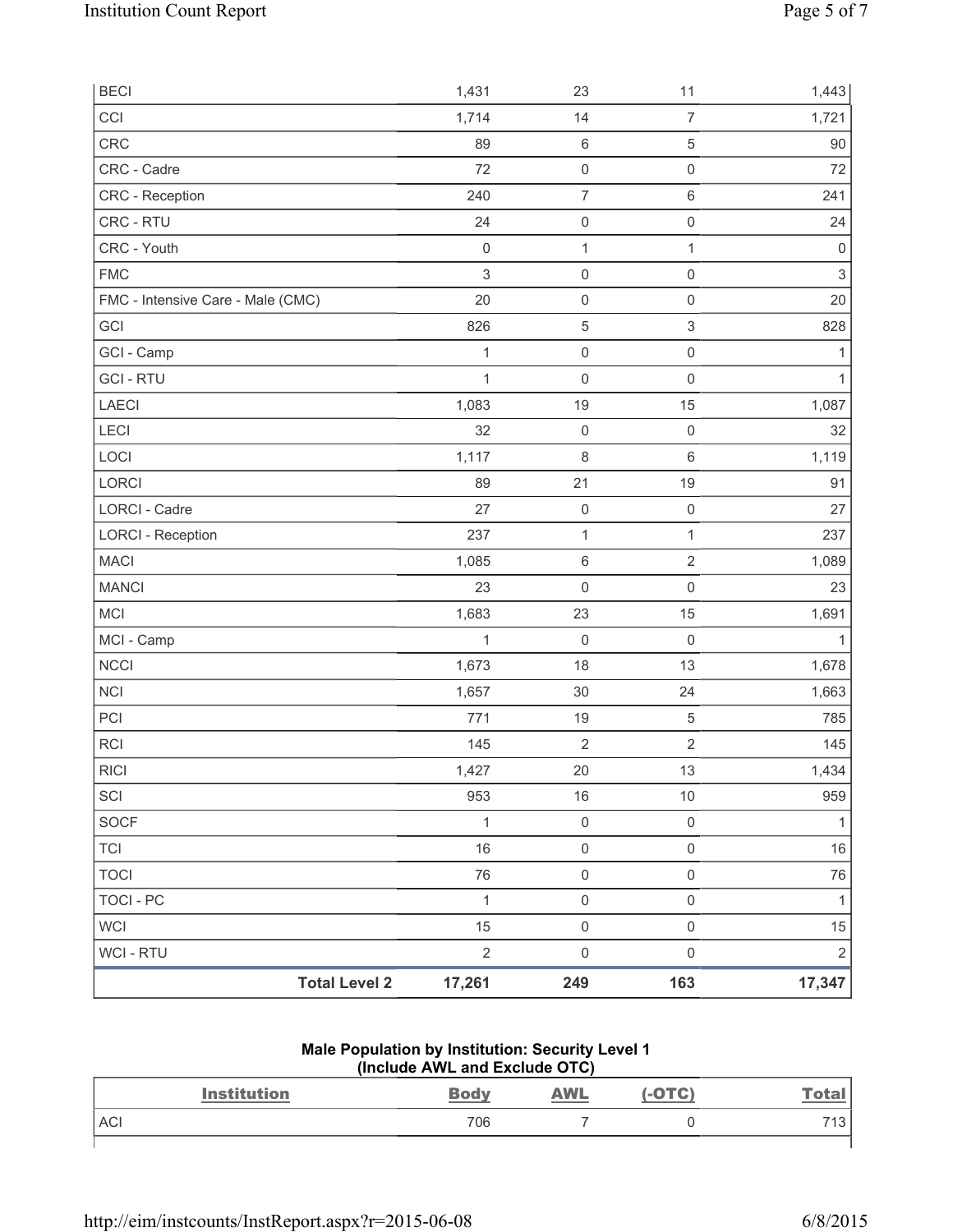| <b>ACI - RTU</b>                  | 48         | 1                         | $\mathsf 0$               | 49          |
|-----------------------------------|------------|---------------------------|---------------------------|-------------|
| <b>BECI</b>                       | 770        | 12                        | $\,8\,$                   | 774         |
| <b>BECI</b> - Camp                | 473        | $\mathsf 0$               | $\mathbf 0$               | 473         |
| CCI                               | 868        | 8                         | $\overline{2}$            | 874         |
| <b>CRC</b>                        | 41         | $\overline{2}$            | $\overline{2}$            | 41          |
| CRC - Cadre                       | $\sqrt{5}$ | 0                         | $\mathsf 0$               | 5           |
| CRC - Reception                   | 138        | $\ensuremath{\mathsf{3}}$ | $\ensuremath{\mathsf{3}}$ | 138         |
| CRC - RTU                         | $\sqrt{3}$ | 0                         | $\mathsf 0$               | $\mathsf 3$ |
| <b>FMC</b>                        | 452        | $\mathbf 5$               | $\mathbf{1}$              | 456         |
| FMC - Intensive Care - Male (CMC) | 18         | 0                         | $\mathsf{O}\xspace$       | 18          |
| GCI                               | 404        | 11                        | $\,6\,$                   | 409         |
| GCI - Camp                        | 773        | 0                         | $\mathbf 0$               | 773         |
| <b>GCI-RTU</b>                    | 1          | $\mathsf 0$               | $\mathsf 0$               | 1           |
| <b>LAECI</b>                      | 650        | $\boldsymbol{9}$          | $\,6\,$                   | 653         |
| <b>LECI</b>                       | 12         | 1                         | $\mathbf{1}$              | 12          |
| LECI - Camp                       | 176        | $\mathsf{O}\xspace$       | $\mathsf{O}\xspace$       | 176         |
| LOCI                              | 1,164      | $\ensuremath{\mathsf{3}}$ | $\mathbf{1}$              | 1,166       |
| LORCI                             | 37         | $\overline{7}$            | $\overline{7}$            | 37          |
| LORCI - Cadre                     | $\sqrt{5}$ | $\mathsf 0$               | $\mathsf 0$               | 5           |
| <b>LORCI - Reception</b>          | 81         | 0                         | $\mathsf{O}\xspace$       | 81          |
| MACI - Minimum                    | 1,458      | 13                        | $\,6\,$                   | 1,465       |
| <b>MANCI</b>                      | $\sqrt{5}$ | 11                        | $\ensuremath{\mathsf{3}}$ | 13          |
| MANCI - Camp                      | 396        | $\mathsf 0$               | $\mathsf{O}\xspace$       | 396         |
| MCI                               | 493        | $\ensuremath{\mathsf{3}}$ | $\mathbf{1}$              | 495         |
| MCI - Camp                        | 368        | $\mathsf 0$               | $\mathsf{O}\xspace$       | 368         |
| <b>NCCI</b>                       | 602        | 12                        | $\,6\,$                   | 608         |
| NCCI - Camp                       | 398        | 0                         | $\mathsf 0$               | 398         |
| <b>NCI</b>                        | 806        | 11                        | 5                         | 812         |
| <b>OSP</b>                        | $\,8\,$    | $\mathsf{O}\xspace$       | $\mathsf{O}\xspace$       | $\,8\,$     |
| PCI                               | 1,312      | 19                        | $\,6\,$                   | 1,325       |
| <b>RICI</b>                       | 1,181      | 12                        | $\ensuremath{\mathsf{3}}$ | 1,190       |
| SCI                               | 1,075      | 13                        | $\,8\,$                   | 1,080       |
| <b>SOCF</b>                       | 17         | $\mathsf{O}\xspace$       | $\mathsf 0$               | 17          |
| <b>TCI</b>                        | 39         | 4                         | $\sqrt{2}$                | 41          |
| TCI - Camp                        | 440        | $\mathbf 1$               | $\mathbf{1}$              | 440         |
| <b>Total Level 1</b>              | 15,423     | 168                       | 78                        | 15,513      |

# **High Offender ID's**  Correctional Reception Center: A716249